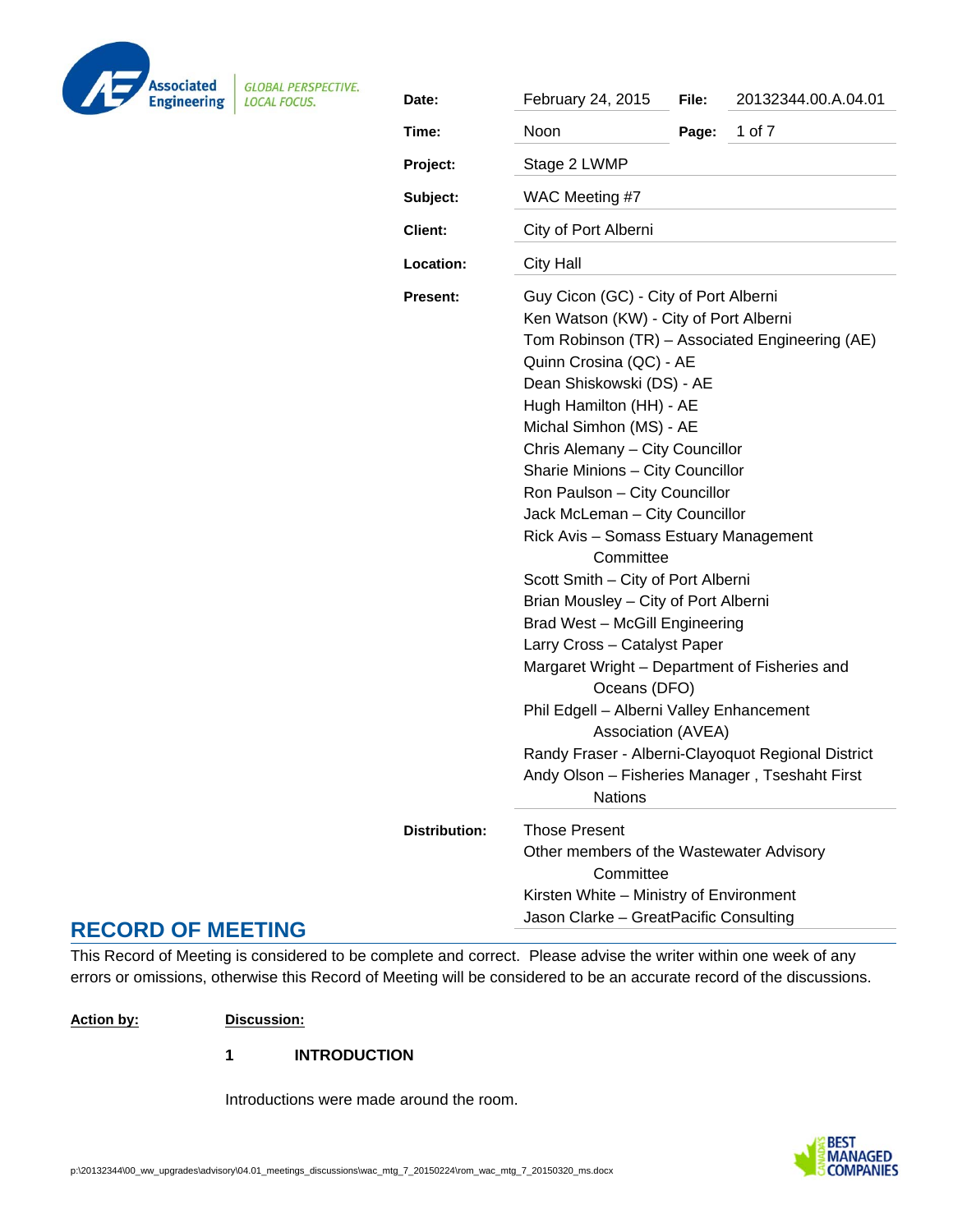



Subject: WAC Meeting #7 February 24, 2015 - 2 -

### **Action by: Discussion:**

### **2 LWMP FRAMEWORK**

QC provided a summary of the Liquid Waste Management Plan (LWMP) framework, including an overview of the three separate stages that comprise the overall LWMP, noting that the City is currently nearing the end of Stage 2. In addition, she explained the purpose of the concurrent Environmental Impact Study (EIS).

## **3 RECAP OF WAC MEETING #6**

MS summarized Scenarios 1 through 6 which were presented to the Wastewater Advisory Committee (WAC) in the last meeting. She also summarized the results of the Triple Bottom Line (TBL) Analysis that was carried out, based on the consensus reached on weightings of quantifiable attributes.

## **4 PROGRESS SINCE WAC MEETING #6**

TR introduced the WAC to Scenario #7, which was developed to respond to the discussions at the previous WAC meeting, specifically, to mitigate reductions in dissolved oxygen (DO) levels in the lower (saline) layer of the Inlet, which may in turn impact salmon. Scenario #7 is comprised of the following:

- Final treated effluent pumped through a single pipe to an engineered diffuser at a depth of 3 m at low tide (i.e. elevation of -3 m chart datum), 5 m at mean tide, and 7 m at high tide.
- Dilution ratio varies from 48:1 to 190:1.
- 36" pipe approximately 1300 m in length.

QC added that the depth and approximate location of Scenario #7 was a result of aiming to find the shallowest location where the minimum dilution requirements set by the Municipal Wastewater Regulation (MWR) could be met without triggering a need for a higher level of treatment.

HH provided a brief summary of the technical meeting that was held on January 15, 2015 with personnel from the Ministry of the Environment (MOE) and the Department of Fisheries and Oceans (DFO). Scenario #7 was presented to the attendees. The key outcome from the meeting was that MOE personnel indicated they would consider a substitution to the 10m depth requirement, as set in the MWR, due to the sensitive and unique nature of the Alberni Estuary.

TR pointed out to the WAC that the aim of the MWR is to protect public health, through outfall depth requirements, disinfection requirements, dilution requirements, and setback distances from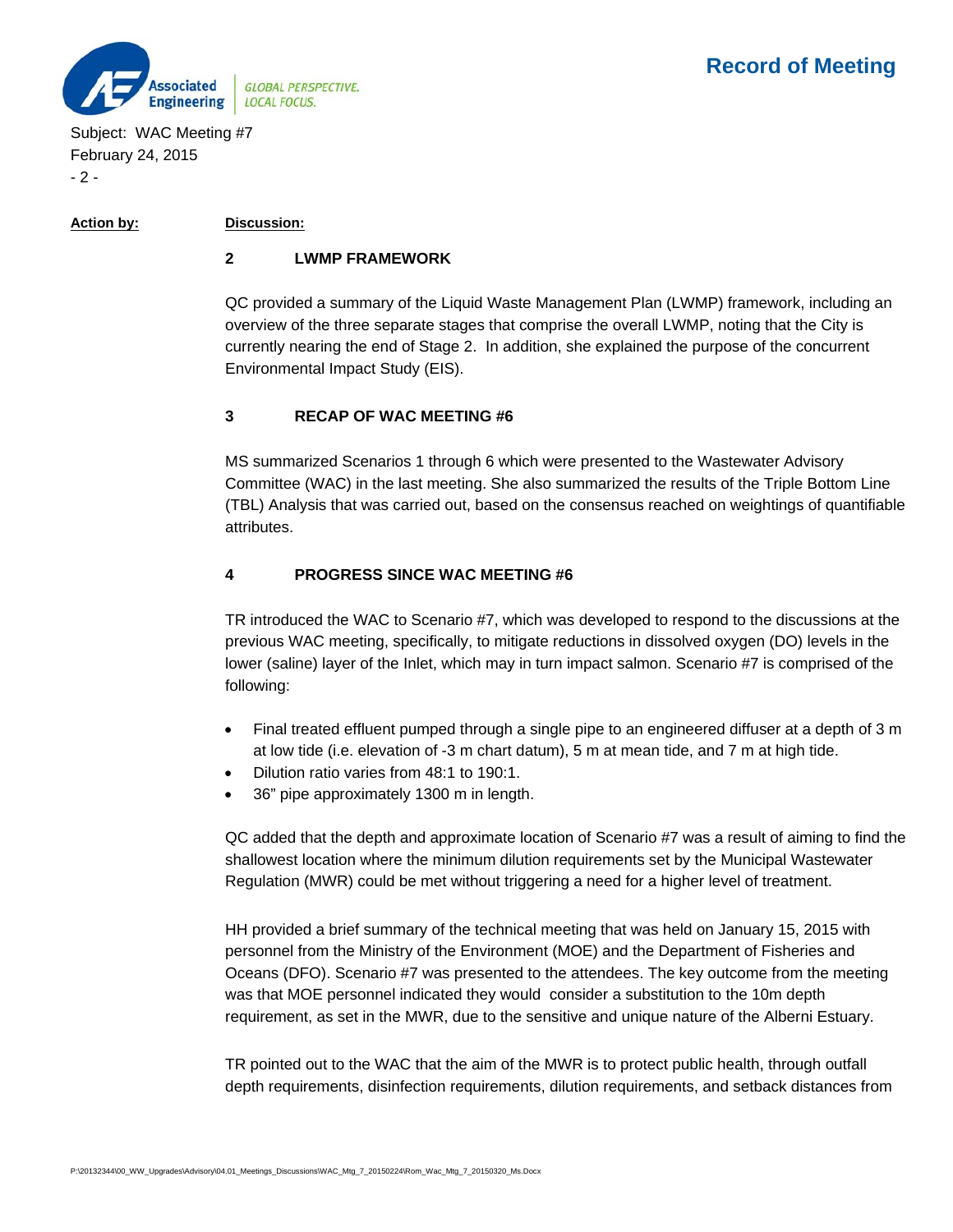

Subject: WAC Meeting #7 February 24, 2015 - 3 -

### **Action by: Discussion:**

recreational and shellfish harvesting areas. In addition, the MWR prescribes the need for inclusion of back-up power and redundancy in the process design to mitigate system failures.

TR relayed to the WAC the MOE's suggestion to investigate a longer and deeper outfall, extending further out into the Inlet. However, it was the opinion of Don Hodgins (of subconsultant firm Seaconsult), who has extensive experience modeling conditions in the Alberni Inlet, including recent work specific to this project, that such a scenario would offer no substantial benefit for the higher capital costs. Further, the expected degree of plume trapping in the lower layer would be prolonged, maintaining undesirable conditions for the fish that reside for extended periods in the lower layer.

# **5 COMPARATIVE EVALUATION**

MS presented the Triple-Bottom-Line (TBL) analysis, updated to include Scenario #7. Using the weighting that was achieved by consensus during WAC Meeting #6, the results were presented, illustrating Scenarios #5, #6, and #7 scored the highest. MS explained those three scenarios were then short-listed, with the remainder of the scenarios eliminated from further analysis.

A summary of the scenarios is as follows:

- Scenario 5: 32" in diameter, 1500 m long pipe; pumped flow; outfall at a depth of >10 m.
- Scenario 6: 24" in diameter, 1500 m long pipe; pumped flow; outfall at a depth of >10 m.
- Scenario 7: 36" in diameter, 1500 m long pipe; pumped flow; outfall at a depth of 3 m at low tide, 5 m at mean tide, and 7 m at high tide.

MS explained that to adequately compare the short-listed scenarios, attributes with quantified values within 10% of each other were eliminated from the analysis as they did not help distinguish the scenarios from one another. As a result, the following attributes were removed from the next step of comparison:

- Natural Habitat Restoration Area (Environmental Category)
- Capital Cost (Economic Category)
- Life Cycle Cost (Economic Category)

TR reminded the WAC of the level of accuracy of the cost estimates (approximately +/- 20%).

The TBL model was re-run, with Scenario #7 scoring at the top. Nevertheless, the difference between the scenarios remained close with Scenario #7 having a total score of 0.539, Scenario #5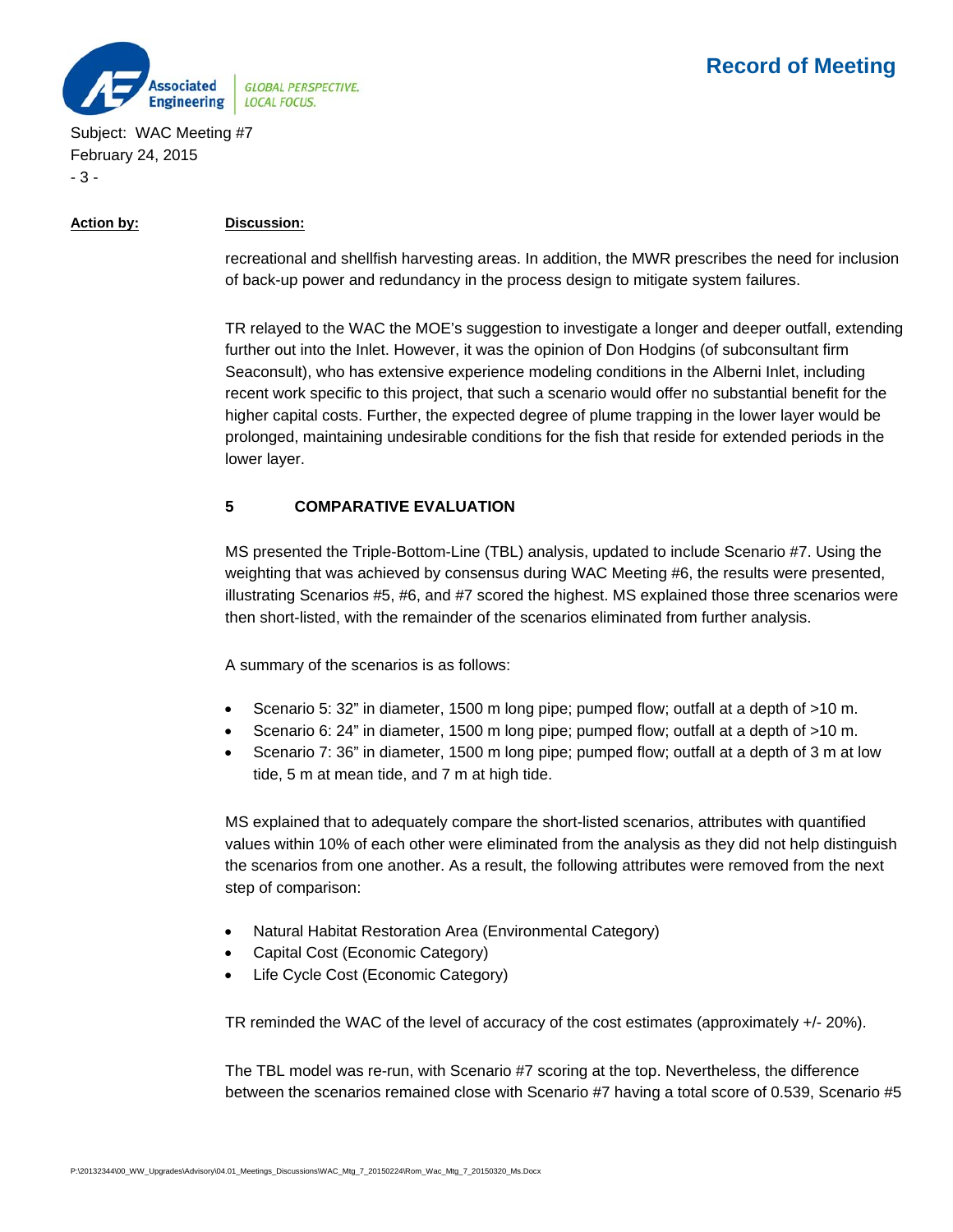

# **Record of Meeting**

Subject: WAC Meeting #7 February 24, 2015 - 4 -

#### **Action by: Discussion:**

having a total score of 0.500, and Scenario #6 having a total score of 0.472. Note that the maximum possible score is 1.000.

MS continued to explain the fecal coliform concentration achieved in all of the scenarios is anticipated to be two orders of magnitude below the requirements set in the MWR. As a result, the Recreational Water Use attribute (Social Category) was eliminated from the analysis. The TBL model was re-run, with Scenario #7 once again at the top. However, the difference in the scores between Scenario #7 compared to Scenarios #5 and #6 has increased substantially.

DS presented the need to include risk in a TBL + Risk analysis to ensure the Scenarios are evaluated in a comprehensive manner. A risk consequence score is the product of the probability of occurrence and the severity of impact. DS presented a matrix illustrating the possible range of consequence scores, from negligible risk to tolerable, critical, and unacceptable risk.

The following risk factors (RF) that have been developed for this project in order to capture the key concerns were presented. Rationale for the value judgements were provided and vetted through the group. For both Risk Factors, the Severity of Impact judgements are based on effluent modeling work done to-date for each scenario. The results for the three shortlisted scenarios were as follows:

- RF 1: Receiving water dissolved oxygen levels
- Scenarios #5 and #6 exhibited high risk
- Scenario #7 exhibited tolerable risk
- RF 2: Receiving water fecal coliform levels
- Scenarios #5 and #6 exhibited negligible risk
- Scenario #7 exhibited tolerable risk

Margaret Wright suggested that factors other than dissolved oxygen be included in RF 1. For instance, temperature and salinity. Hugh explained that RF 1 is based on the baseline (i.e. what is currently typical in the estuary), and the judgements for this risk factor aim to account for additional impact beyond current baseline conditions. He pointed out that a worse case baseline condition would result in a greater Severity of Impact judgement. The judgements are relative, aiming to compare 'apples to apples'. If baseline conditions and impacts were compared for multiple parameters the separation between Scenarios would be more pronounced (i.e. higher consequence values would result), but the pattern would be the same. So although Margaret's point is important to consider, it would not change the outcome of the Risk evaluation.

KW asked whether it would be more appropriate to develop RF 2 as a comparison of the expected effluent conditions to the health regulations. DS responded that the US EPA guidelines are based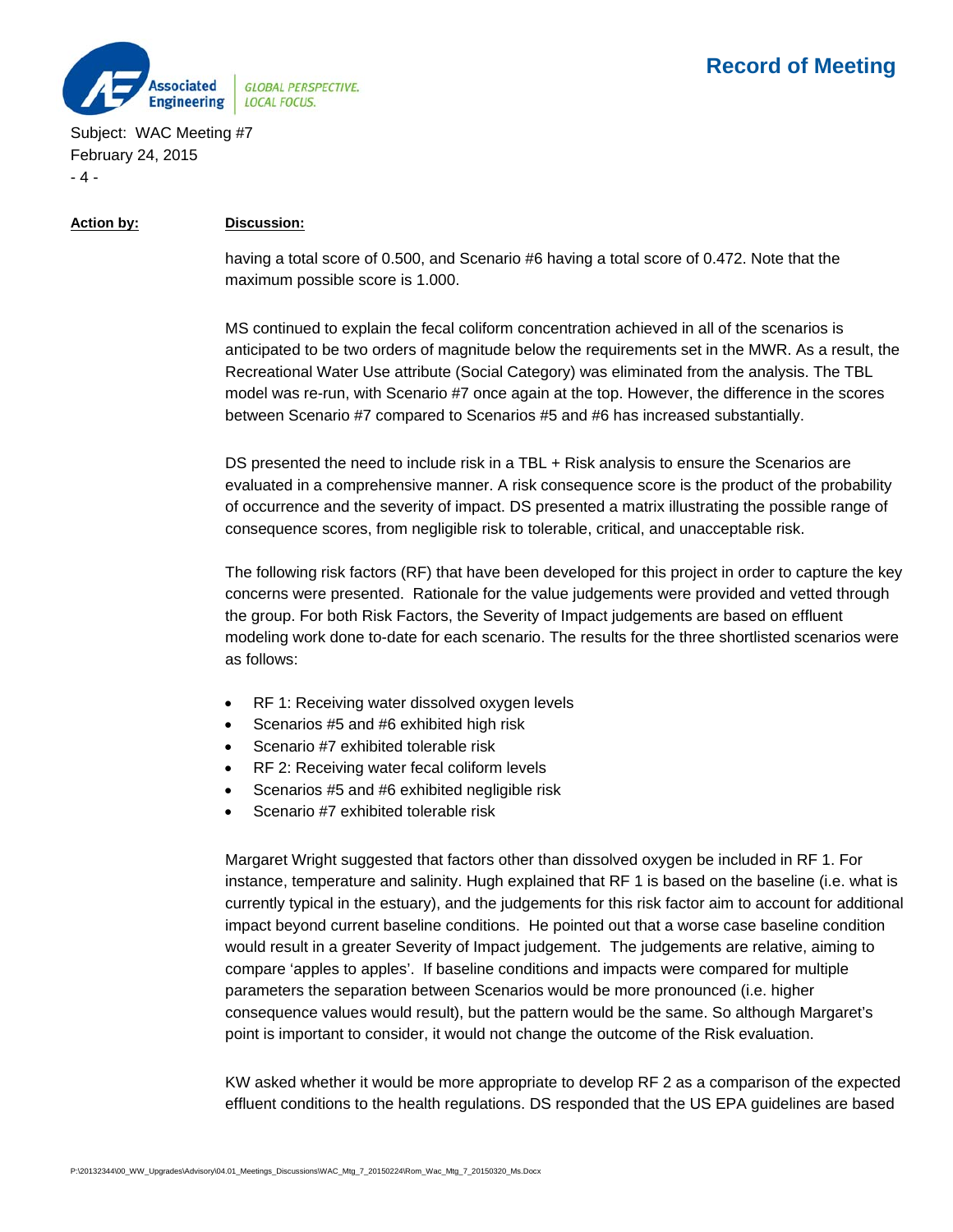

# **Record of Meeting**

Subject: WAC Meeting #7 February 24, 2015 - 5 -

#### **Action by: Discussion:**

on very low fecal coliform levels, and look at potential exposure for a swimmer, not other recreational users (such as a paddler) who would experience less direct contact with the water; therefore the US EPA guidelines are not as relevant to the scenario in the Inlet. It was also noted that some level of human health risk assessment will be incorporated into the EIS work.

KW asked about the need to include a risk factor addressing regulatory approval. DS responded that such a risk factor could be added to the analysis. However, in the case of Port Alberni's LWMP, the MOE personnel have been engaged, and have indicated they will allow a substitution to the MWR (for the 10m depth requirement). HH added that the other piece to consider is the need for continuous monitoring as part of the EIS. If the monitoring shows that conditions are favourable, it is unlikely that the Ministry would take issue with it. However, if monitoring shows unfavourable conditions, it would be a mechanism for looping back and reworking the design and/or operation of the outfall.

Phil Edgell expressed concern that Scenario #7 does not sufficiently address the concern around the oxygen depletion (specifically at mean and high tide, when the depth of the outfall is 5 m and 7 m, respectively). He also indicated his desire to see additional modeling.

HH responded that the current aim is to select a preferred solution, not a perfect one. He stated that work to-date indicates that Scenario 7 represents a lower probability of effects than Scenarios 5 and 6, but it's not a zero probability of effects. Once a preferred scenario is selected, part of the EIS would provide the additional modelling results that will look at multiple factors over the course of the year, approaching worst case conditions. Hugh added that it would be expensive and time consuming to conduct an EIS on numerous options; however, because the modeling work will be predictive, it will feed back into the diffuser design, providing an opportunity to make modifications.

Phil Edgell inquired as to the potential relaxation of other regulatory requirements (i.e. ammonia levels) that would lower the dilution requirements and might allow for an even shallower discharge point. Margaret Wright added that ammonia is less of a concern in a marine environment than in freshwater. She also noted DFO's preference for Scenario 7 over scenarios where the discharge would be located below the halocline.

Margaret Wright indicated that she, along with Kim Hyatt and Ian Birtwell, have made a case to senior management at DFO to support a decision in favour of relaxing of the MWR requirement with respect to the 10 m outfall depth requirement. She commented that monitoring will be important. She stated that it won't be possible to 'engineer out' the dissolved oxygen issue in the Inlet, but could address some of the other regulatory concerns with engineering.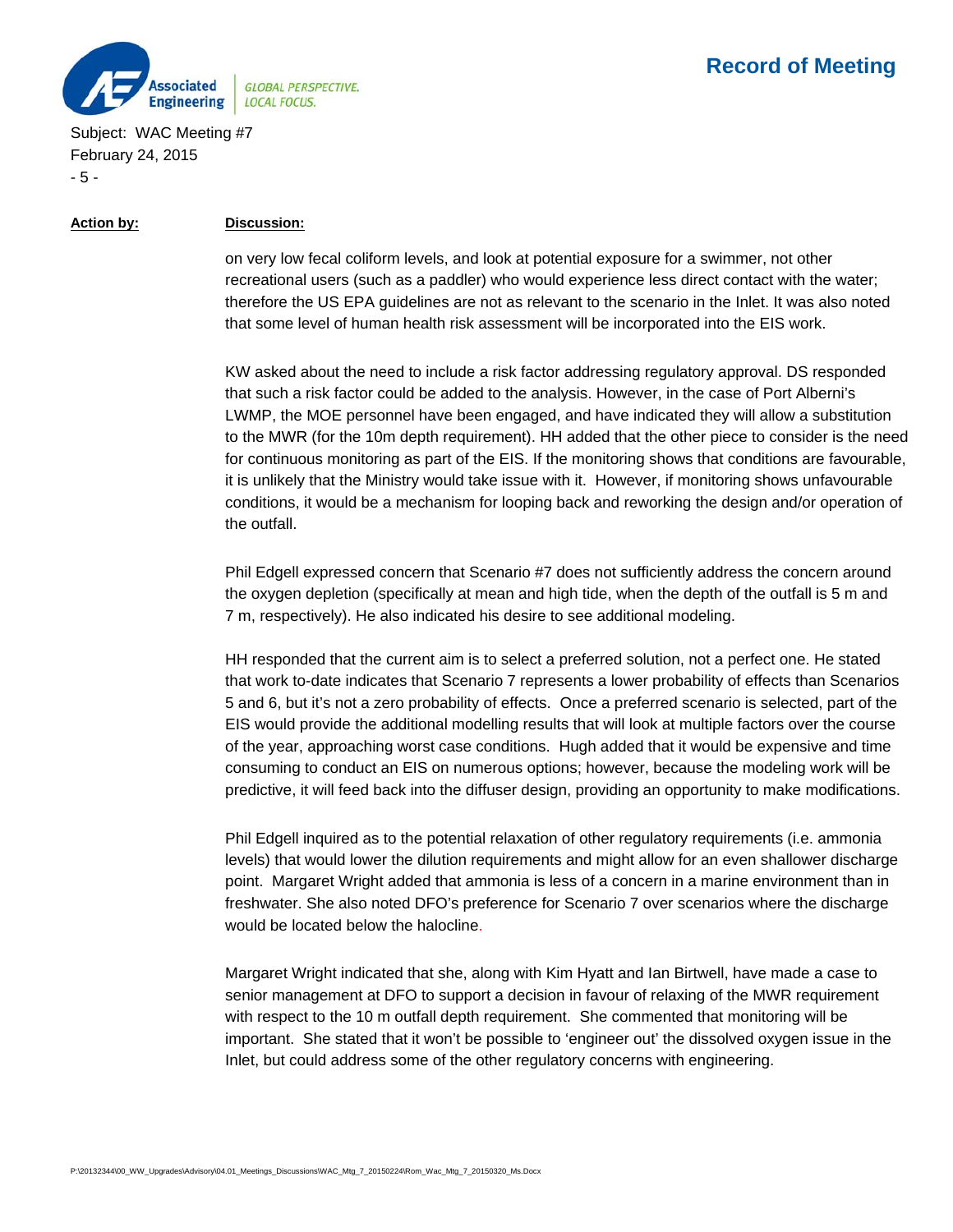

Subject: WAC Meeting #7 February 24, 2015 - 6 -

#### **Action by: Discussion:**

MS incorporated the total risk severity scores into the TBL model for the short-listed scenarios. Weighting the Risk Category at the same level as the Environmental Category (100%), the model was re-run.

Once again, Scenario #7 scored at the top, further expanding the gap between it and the other scenarios.

Quinn stated that the team is looking for clear direction from this group on one Scenario to develop further.

Andy Olson indicated that operation of the wastewater system could be designed to have pumping coincide with a falling tide to mitigate effects. TR added that a number of engineering strategies may be available to manage discharge timing and flows because of the volume capacity available at the lagoon for storage.

Larry Cross asked if he was correct in thinking that there will also be vertical velocity when flow comes out of the diffusers. Quinn responded that, yes, this is correct, as well as buoyancy effects within the halocline. Scott Smith asked if you could increase velocity through pumping. Dean responded that this was also possible, to some extent.

TR stated that he would like to go around the table to confirm that no one had any objections to proceeding with Scenario #7 as the preferred scenario. He asked all members to indicate if they are comfortable with the direction we're going, that is to say, proceeding with Scenario 7. The following responses were received:

Andy Olson: Yes. (Andy indicated that is not the official Tseshaht Government acceptance, only his technical perspective.) Margaret Wright: Yes. Larry Cross: Yes. Jack McLeman: Yes. Brad West: Yes. Bryan Mousley: Yes. Scott Smith: Yes. Ron Paulson: Yes. Chris Alemany: Yes. Phil Edgell: Yes, with some fine tuning. Guy Cicon: Yes. He also discussed some of the steps the City would take next, including further consultation with local First Nations and the general public.

Ken Watson: Yes. He also indicated he would like to see the next steps proceed quickly.